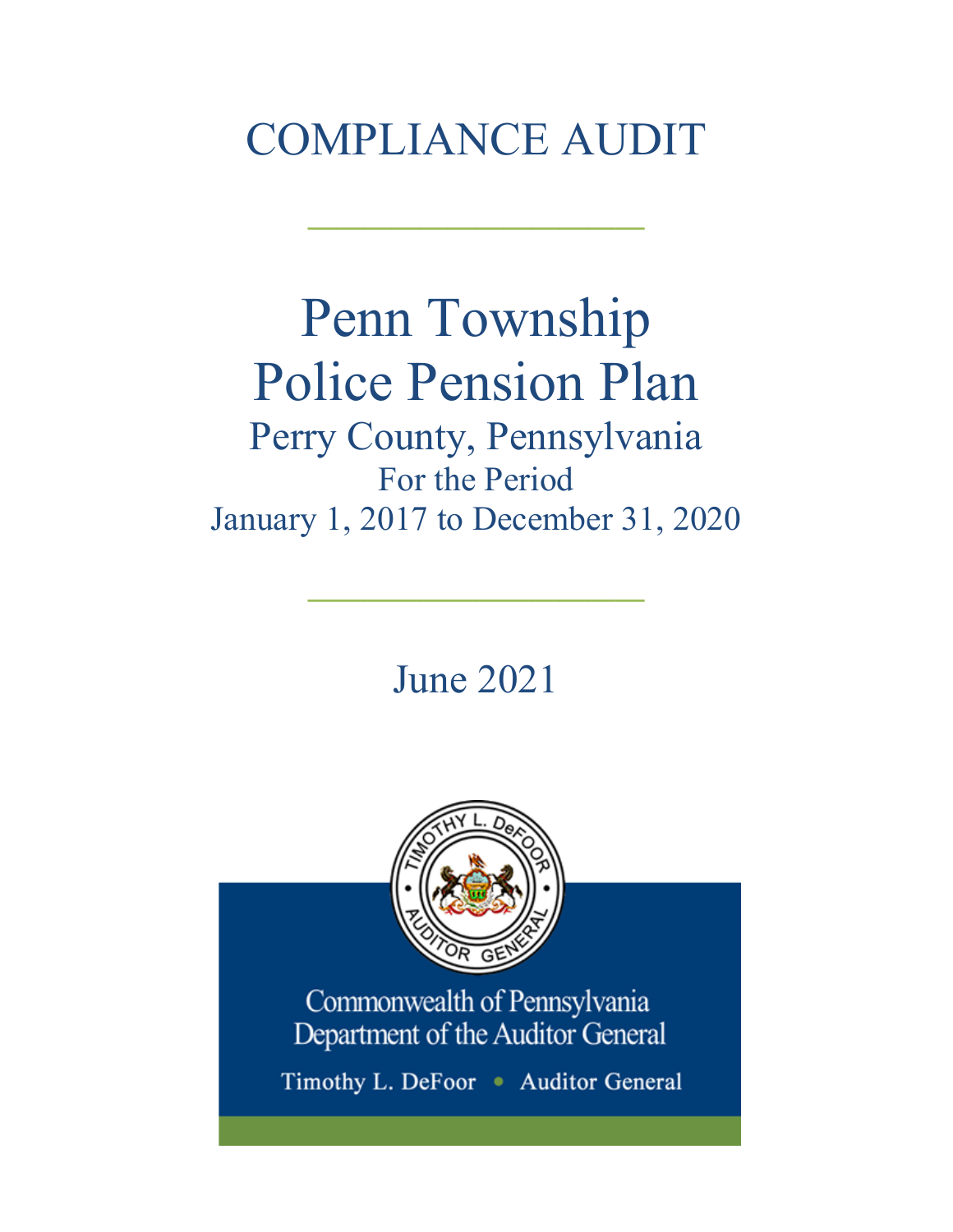

**Commonwealth of Pennsylvania** Department of the Auditor General Harrisburg, PA 17120-0018 Facebook: Pennsylvania Auditor General Twitter: @PAAuditorGen www.PaAuditor.gov

TIMOTHY L. DEFOOR **AUDITOR GENERAL** 

Board of Township Supervisors Penn Township Perry County Duncannon, PA 17020

We have conducted a compliance audit of the Penn Township Police Pension Plan for the period January 1, 2017 to December 31, 2020. We also evaluated compliance with some requirements subsequent to that period when possible. The audit was conducted pursuant to authority derived from the Municipal Pension Plan Funding Standard and Recovery Act (Act 205 of 1984, as amended, 53 P.S. § 895.402(j)), which requires the Auditor General, as deemed necessary, to audit every municipality which receives general municipal pension system state aid and every municipal pension plan and fund in which general municipal pension system state aid is deposited. The audit was not conducted, nor was it required to be, in accordance with Government Auditing Standards issued by the Comptroller General of the United States. We planned and performed the audit to obtain sufficient, appropriate evidence to provide a reasonable basis for our conclusions based on our audit objective. We believe that the evidence obtained provides a reasonable basis for our conclusions based on our audit objective.

The objective of the audit was to determine if the pension plan was administered in compliance with applicable state laws, regulations, contracts, administrative procedures, and local ordinances and policies.

Our audit was limited to the areas related to the objective identified above. To determine whether the pension plan was administered in compliance with applicable state laws, regulations, contracts, administrative procedures, and local ordinances and policies, our methodology included the following:

We determined whether state aid was properly determined and deposited in accordance with Act 205 requirements by verifying the annual deposit date of state aid and determining whether deposits were made within 30 days of receipt for all years within the period under audit.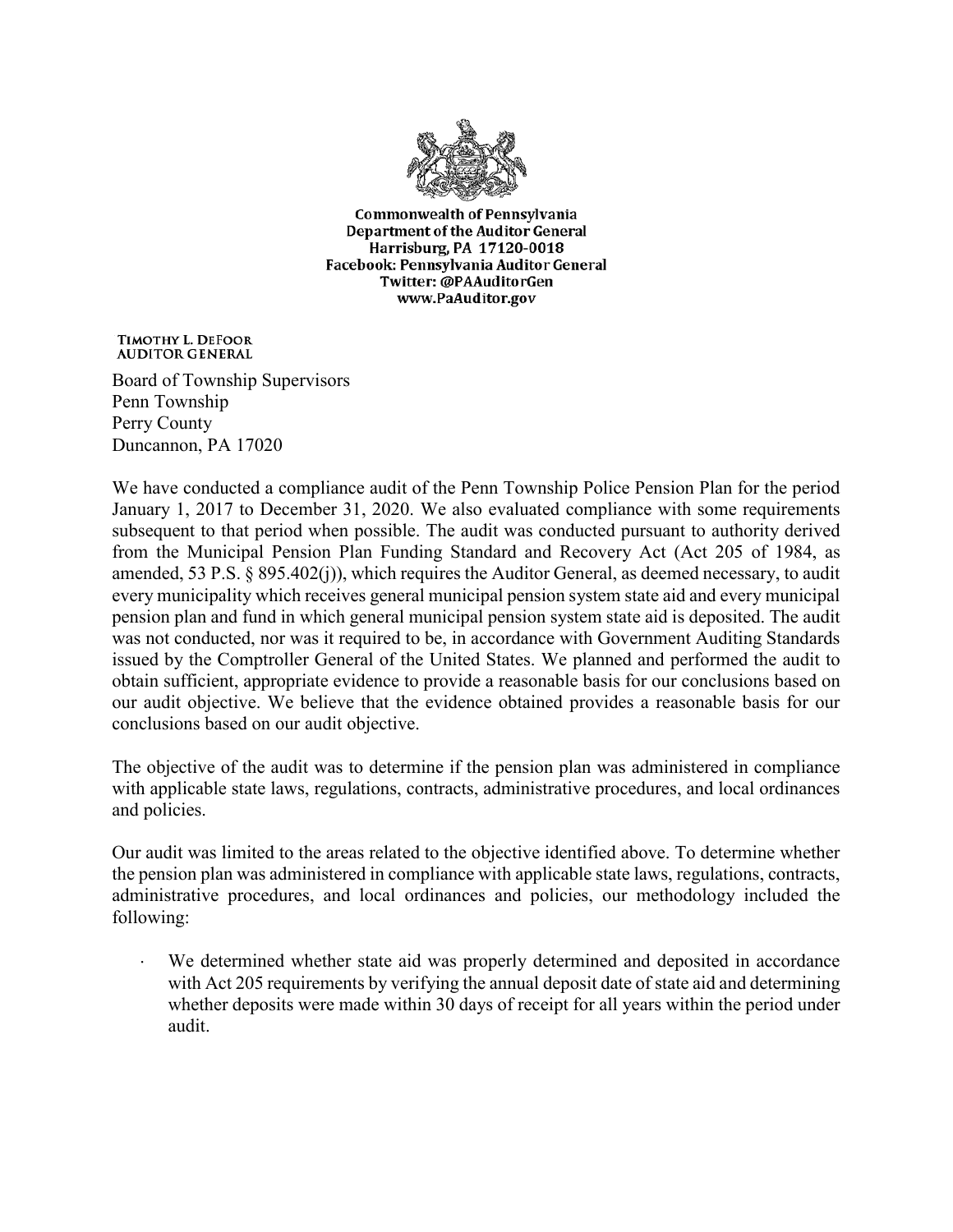- ⋅ We determined whether annual employer contributions were calculated and deposited in accordance with the plan's governing document and applicable laws and regulations by examining the municipality's calculation of the plan's annual financial requirements and minimum municipal obligation (MMO) and comparing these calculated amounts to amounts actually budgeted and deposited into the pension plan as evidenced by supporting documentation.
- We determined that there were no employee contributions required by the plan's governing document and applicable laws and regulations for the years covered by our audit period.
- We determined that there were no benefit calculations prepared for the years covered by our audit period.
- We determined whether the January 1, 2017 and January 1, 2019 actuarial valuation reports were prepared and submitted by March 31, 2018 and 2020, respectively, in accordance with Act 205 and whether selected information provided on these reports is accurate, complete, and in accordance with plan provisions to ensure compliance for participation in the state aid program by comparing selected information to supporting source documentation.

Penn Township contracted with an independent certified public accounting firm for annual audits of its basic financial statements for the years ended December 31, 2017, 2018, and 2019 which are available at the township's offices. Those financial statements were not audited by us and, accordingly, we express no opinion or other form of assurance on them.

Township officials are responsible for establishing and maintaining effective internal controls to provide reasonable assurance that the Penn Township Police Pension Plan is administered in compliance with applicable state laws, regulations, contracts, administrative procedures, and local ordinances and policies. As previously described, we tested transactions, interviewed selected officials, and performed procedures to the extent necessary to provide reasonable assurance of detecting instances of noncompliance with legal and regulatory requirements or noncompliance with provisions of contracts, administrative procedures, and local ordinances and policies that are significant within the context of the audit objective.

The results of our procedures indicated that, in all significant respects, the Penn Township Police Pension Plan was administered in compliance with applicable state laws, regulations, contracts, administrative procedures, and local ordinances and policies.

The accompanying supplementary information is presented for purposes of additional analysis. We did not audit the information or conclude on it and, accordingly, express no form of assurance on it.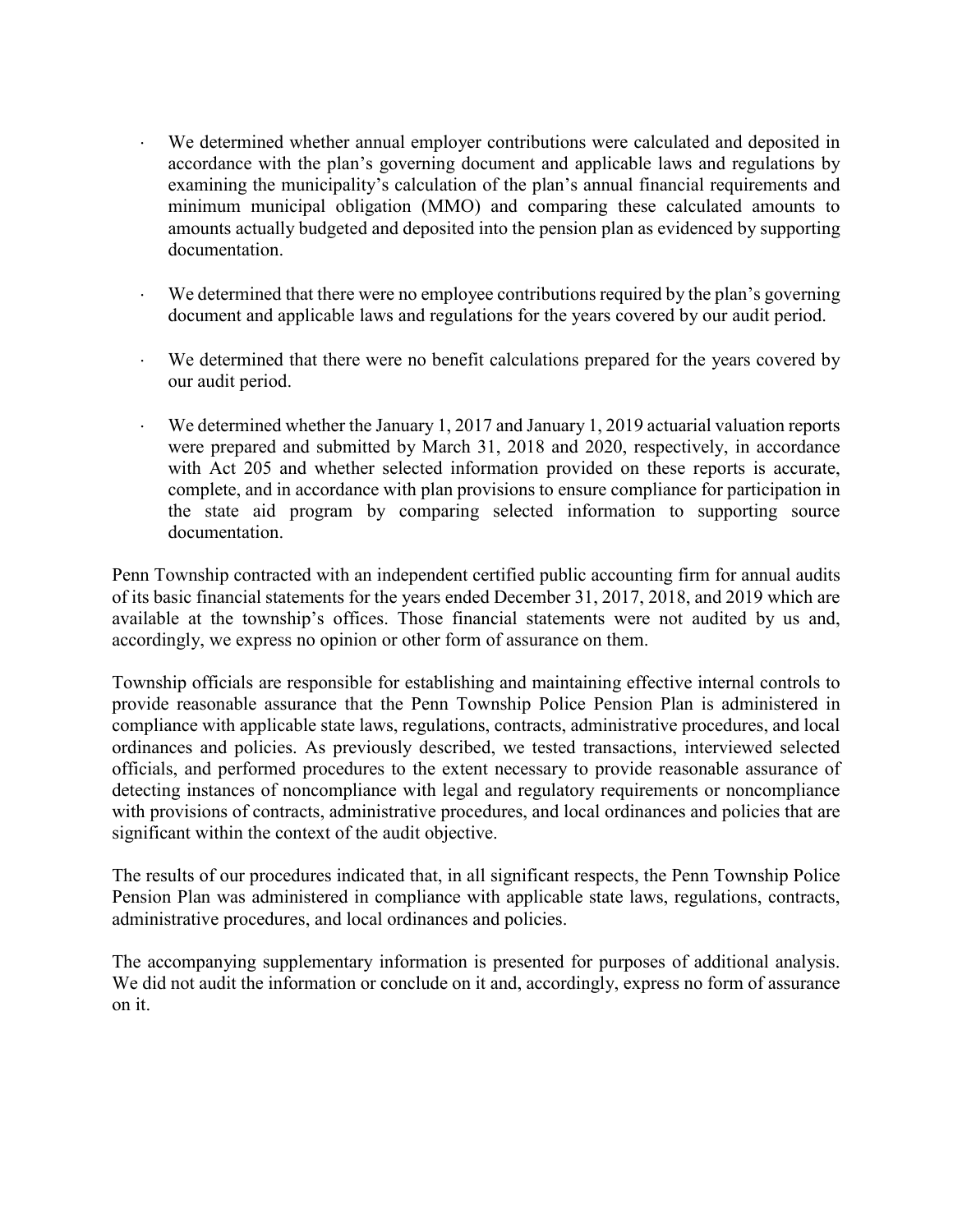The contents of this report were discussed with officials of Penn Township and, where appropriate, their responses have been included in the report. We would like to thank township officials for the cooperation extended to us during the conduct of the audit.

Timothy L. Detoor

May 11, 2021 Timothy L. DeFoor Auditor General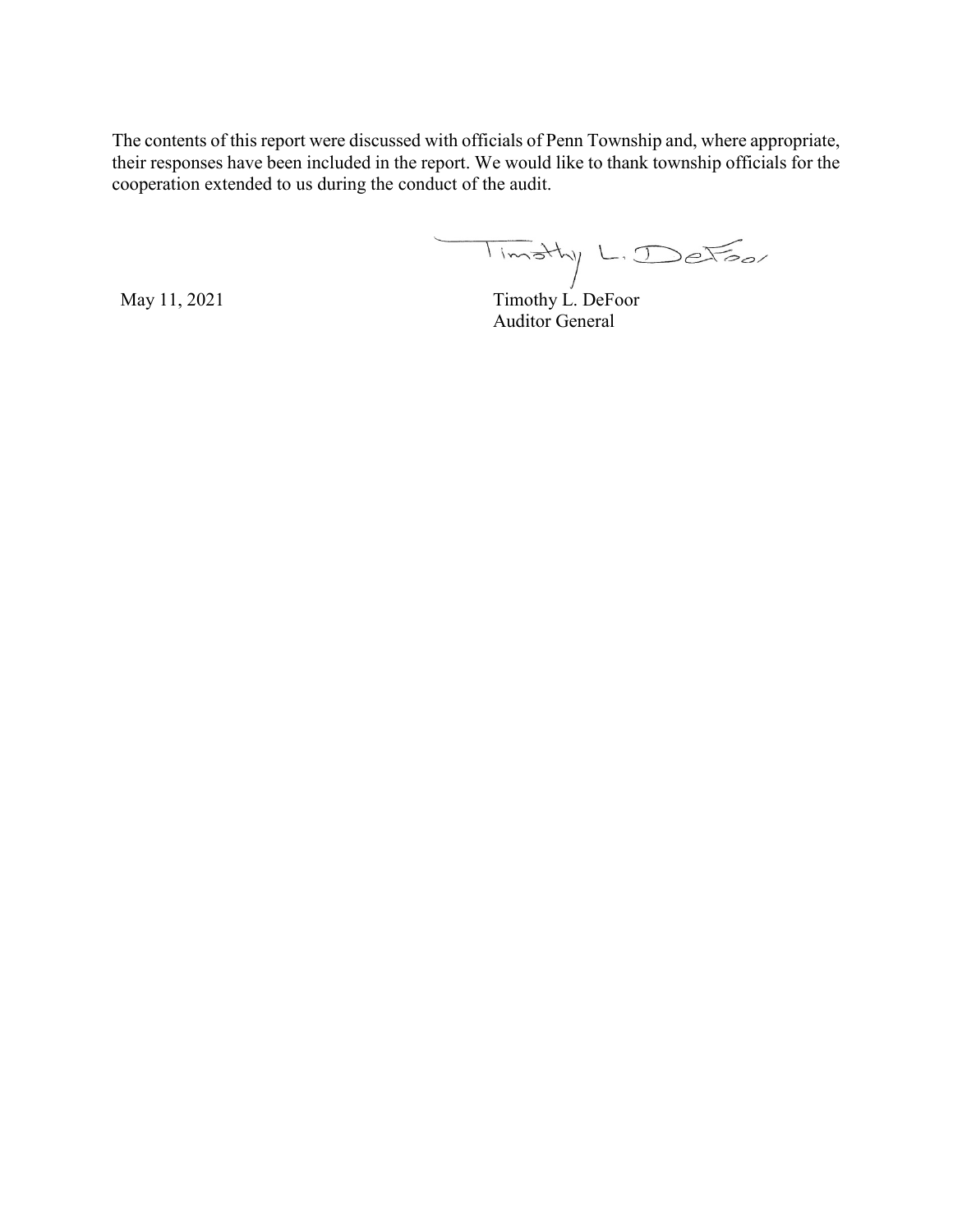## **CONTENTS**

## Page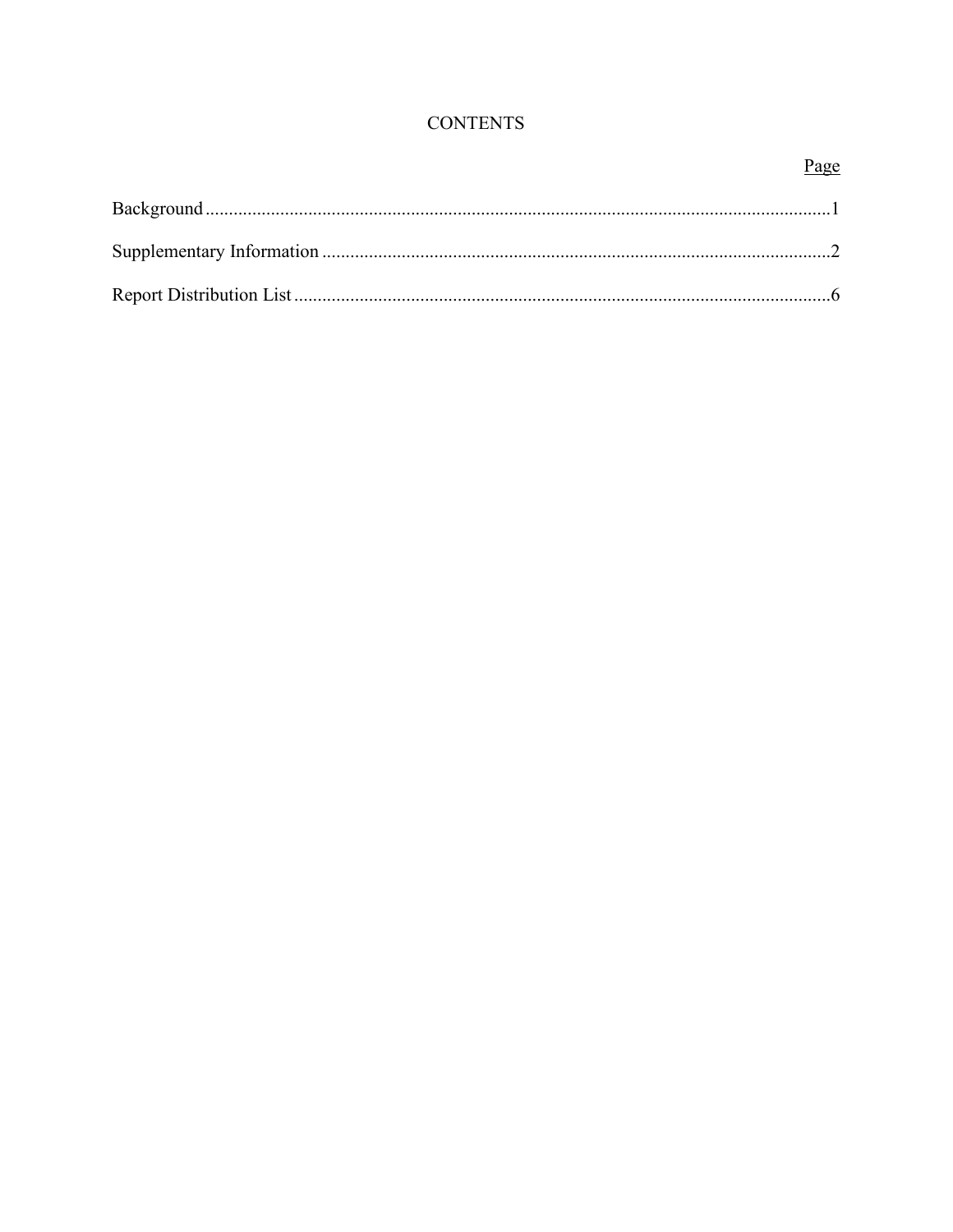#### **BACKGROUND**

On December 18, 1984, the Pennsylvania Legislature adopted the Municipal Pension Plan Funding Standard and Recovery Act (P.L. 1005, No. 205, as amended, 53 P.S. § 895.101 et seq.). The Act established mandatory actuarial reporting and funding requirements and a uniform basis for the distribution of state aid to Pennsylvania's public pension plans.

Annual state aid allocations are provided from a 2 percent foreign (out-of-state) casualty insurance premium tax, a portion of the foreign (out-of-state) fire insurance tax designated for paid firefighters and any investment income earned on the collection of these taxes. Generally, municipal pension plans established prior to December 18, 1984, are eligible for state aid. For municipal pension plans established after that date, the sponsoring municipality must fund the plan for three plan years before it becomes eligible for state aid. In accordance with Act 205, a municipality's annual state aid allocation cannot exceed its actual pension costs.

In addition to Act 205, the Penn Township Police Pension Plan is also governed by implementing regulations published at Title 16, Part IV of the Pennsylvania Code and applicable provisions of various other state statutes including, but not limited to, the following:

Act 69 - The Second Class Township Code, Act of May 1, 1933 (P.L. 103, No. 69), as reenacted and amended, 53 P.S. § 65101 et seq.

The Penn Township Police Pension Plan is a single-employer defined benefit pension plan locally controlled by the provisions of Ordinance No. 2013-05, adopted pursuant to Act 69. The plan was established October 23, 2002. Active members are not required to contribute to the plan. As of December 31, 2020, the plan had no active members, one terminated member eligible for vested benefits in the future, and no retirees receiving pension benefits from the plan.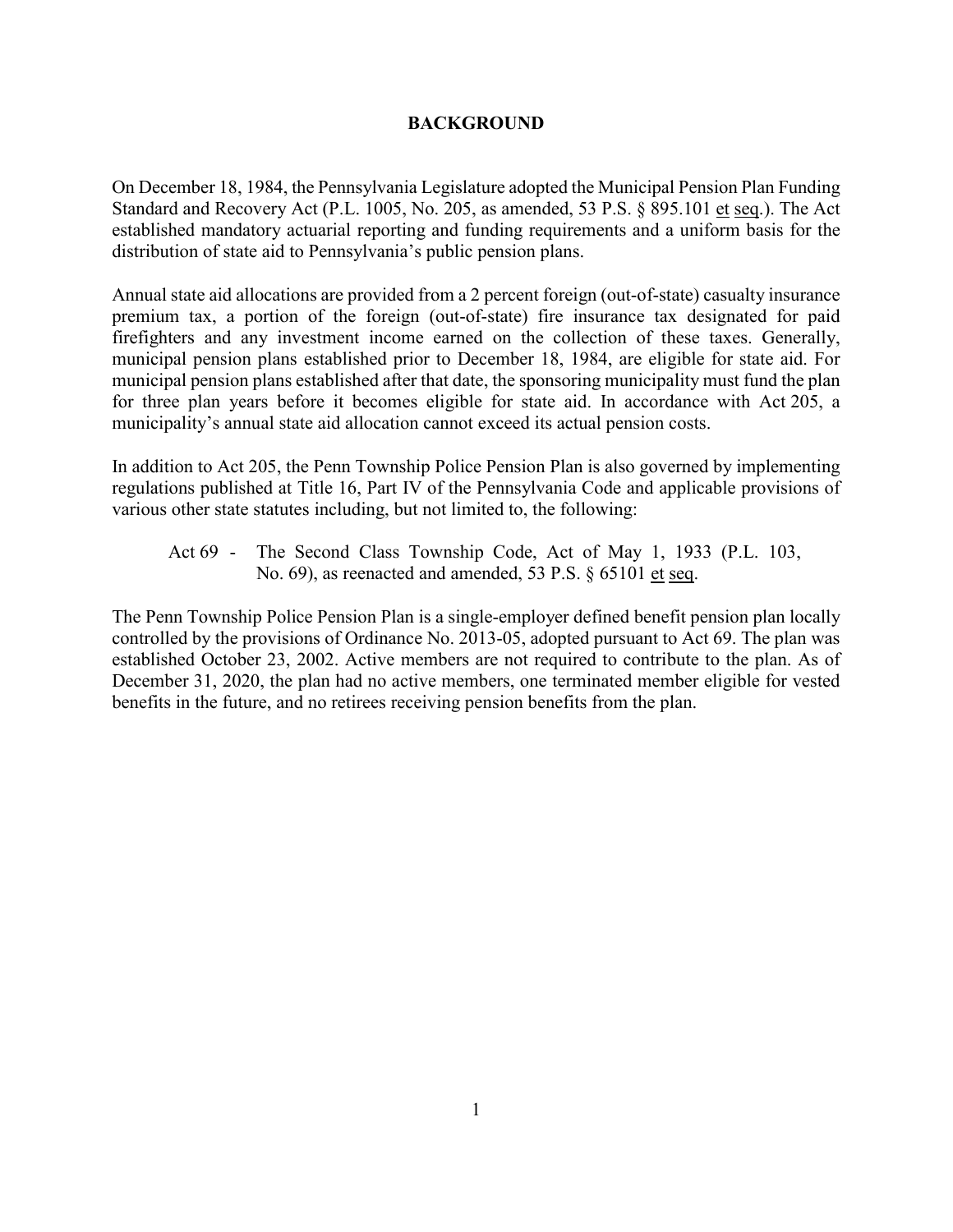## PENN TOWNSHIP POLICE PENSION PLAN SUPPLEMENTARY INFORMATION (UNAUDITED)

## SCHEDULE OF FUNDING PROGRESS

Historical trend information about the plan is presented herewith as supplementary information. It is intended to help users assess the plan's funding status on a going-concern basis, assess progress made in accumulating assets to pay benefits when due, and make comparisons with other state and local government retirement systems.

The actuarial information is required by Act 205 biennially. The historical information, beginning as of January 1, 2015, is as follows:

|                | (1)          | (2)          | 3)            | $\left( 4\right)$ |
|----------------|--------------|--------------|---------------|-------------------|
|                |              |              | Unfunded      |                   |
|                |              | Actuarial    | (Assets in    |                   |
|                |              | Accrued      | Excess of)    |                   |
|                | Actuarial    | Liability    | Actuarial     |                   |
| Actuarial      | Value of     | $(AAL)$ -    | Accrued       | Funded            |
| Valuation      | Assets       | Entry Age    | Liability     | Ratio             |
| Date           | (a)          | (b)          | $(b) - (a)$   | (a)/(b)           |
| $01 - 01 - 15$ | \$<br>64,061 | 56,223<br>\$ | \$<br>(7,838) | 113.9%            |
| $01 - 01 - 17$ | 101,609      | 45,839       | (55,770)      | 221.7%            |
| $01 - 01 - 19$ | 123,739      | 51,055       | (72, 684)     | 242.4%            |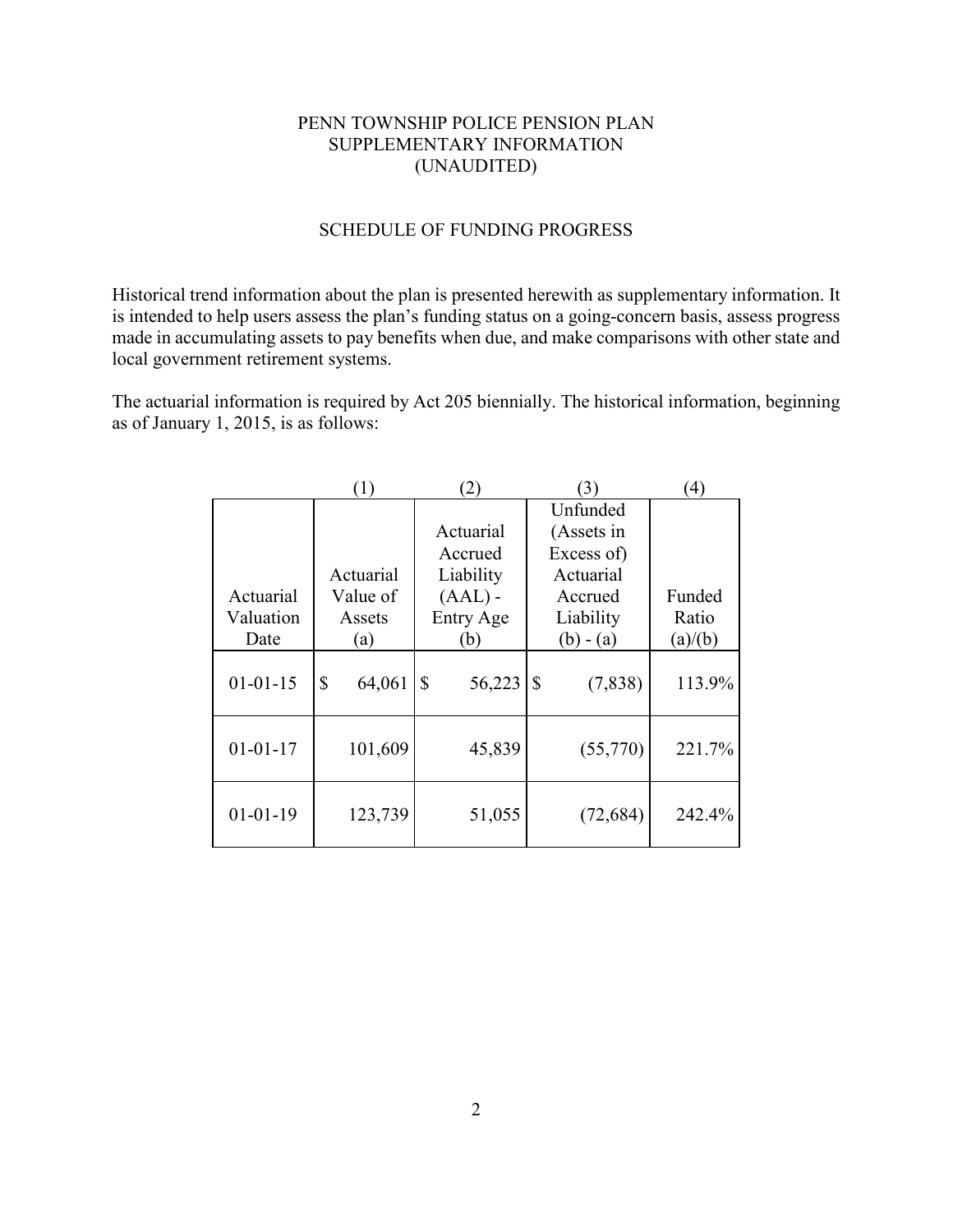#### PENN TOWNSHIP POLICE PENSION PLAN SUPPLEMENTARY INFORMATION (UNAUDITED)

The comparability of trend information is affected by changes in actuarial assumptions, benefit provisions, actuarial funding methods, accounting policies, and other changes. Those changes usually affect trends in contribution requirements and in ratios that use the actuarial accrued liability as a factor.

Analysis of the dollar amount of the actuarial value of assets, actuarial accrued liability, and unfunded (assets in excess of) actuarial accrued liability in isolation can be misleading. Expressing the actuarial value of assets as a percentage of the actuarial accrued liability (Column 4) provides one indication of the plan's funding status on a going-concern basis. Analysis of this percentage, over time, indicates whether the system is becoming financially stronger or weaker. Generally, the greater this percentage, the stronger the plan.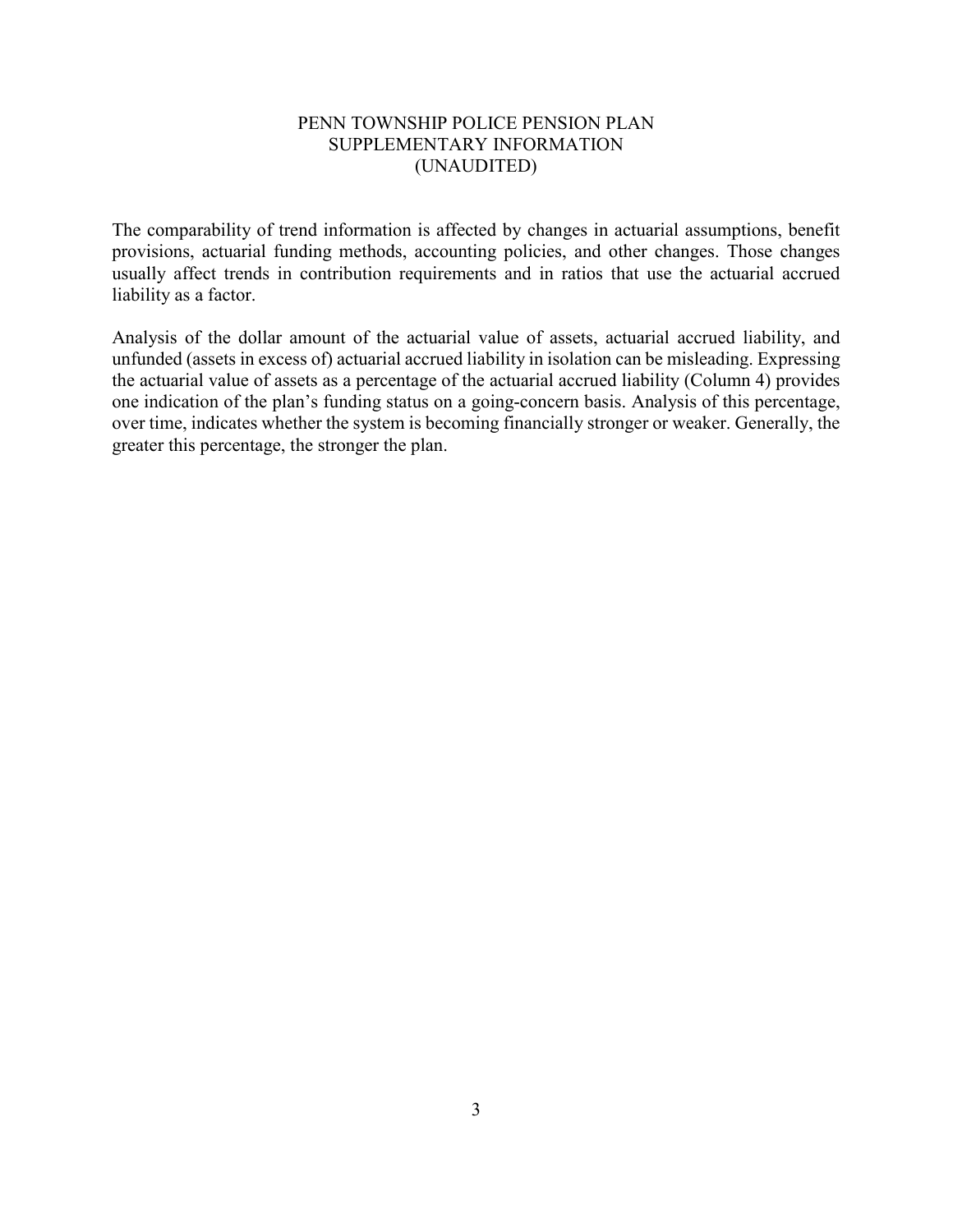## PENN TOWNSHIP POLICE PENSION PLAN SUPPLEMENTARY INFORMATION (UNAUDITED)

## SCHEDULE OF CONTRIBUTIONS FROM EMPLOYER AND OTHER CONTRIBUTING ENTITIES

| Year Ended December 31 | <b>Annual Required Contribution</b> | Percentage Contributed |
|------------------------|-------------------------------------|------------------------|
| 2015                   | $\boldsymbol{\mathsf{S}}$<br>16,938 | 100.0%                 |
| 2016                   | 18,249                              | 102.1%                 |
| 2017                   | 17,911                              | 100.0%                 |
| 2018                   | None                                | N/A                    |
| 2018                   | None                                | N/A                    |
| 2020                   | None                                | N/A                    |

N/A – Not applicable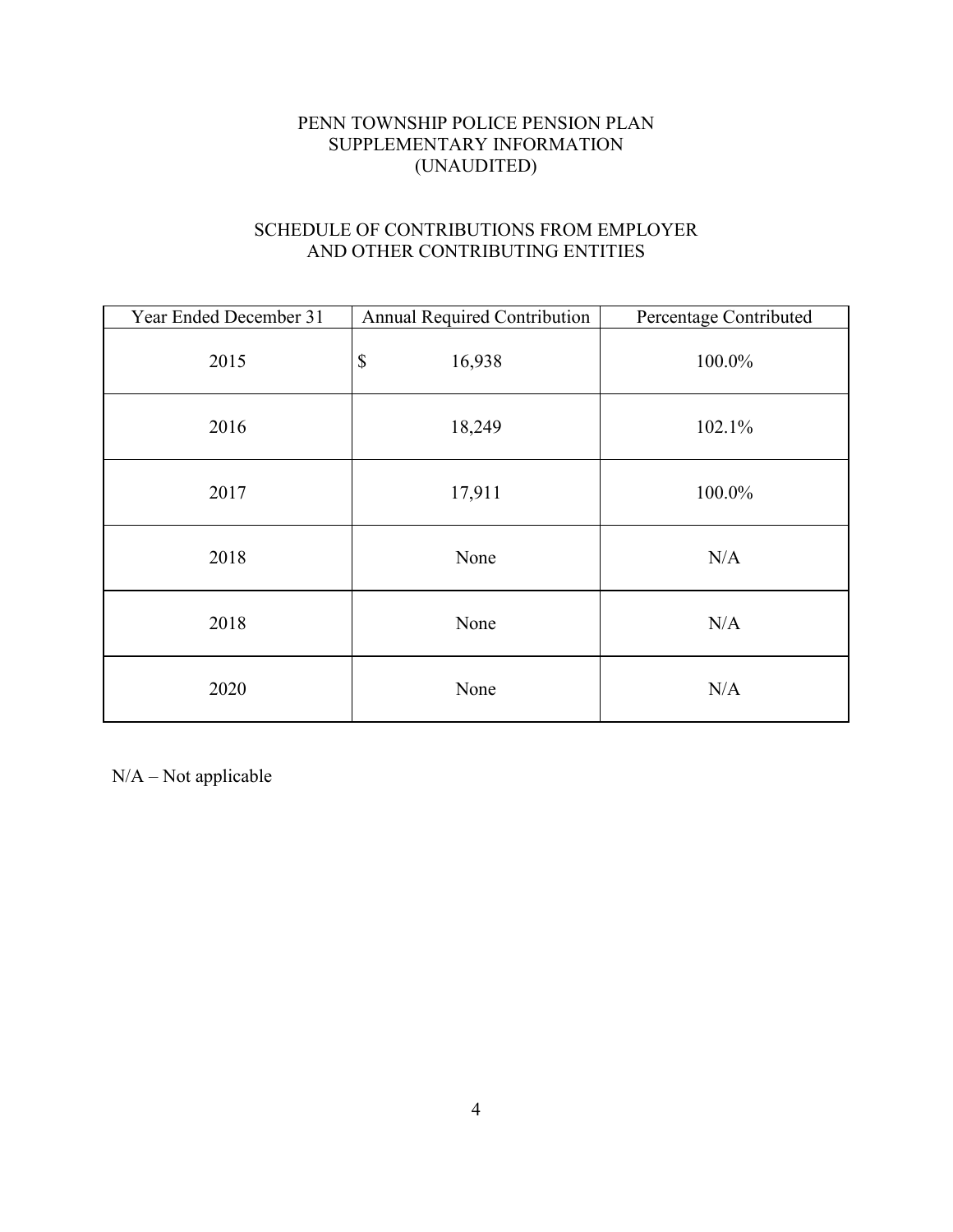## PENN TOWNSHIP POLICE PENSION PLAN SUPPLEMENTARY INFORMATION NOTES TO SUPPLEMENTARY SCHEDULES (UNAUDITED)

The information presented in the supplementary schedules was determined as part of the actuarial valuation at the date indicated. Additional information as of the latest actuarial valuation date follows:

| Actuarial valuation date      | January 1, 2019   |
|-------------------------------|-------------------|
| Actuarial cost method         | Entry age normal  |
| Amortization method           | Not applicable    |
| Remaining amortization period | None              |
| Asset valuation method        | Fair market value |
| Actuarial assumptions:        |                   |
| Investment rate of return     | $4.0\%$           |
| Projected salary increases    | 3.5%              |
| Cost-of-living adjustments    | None assumed      |